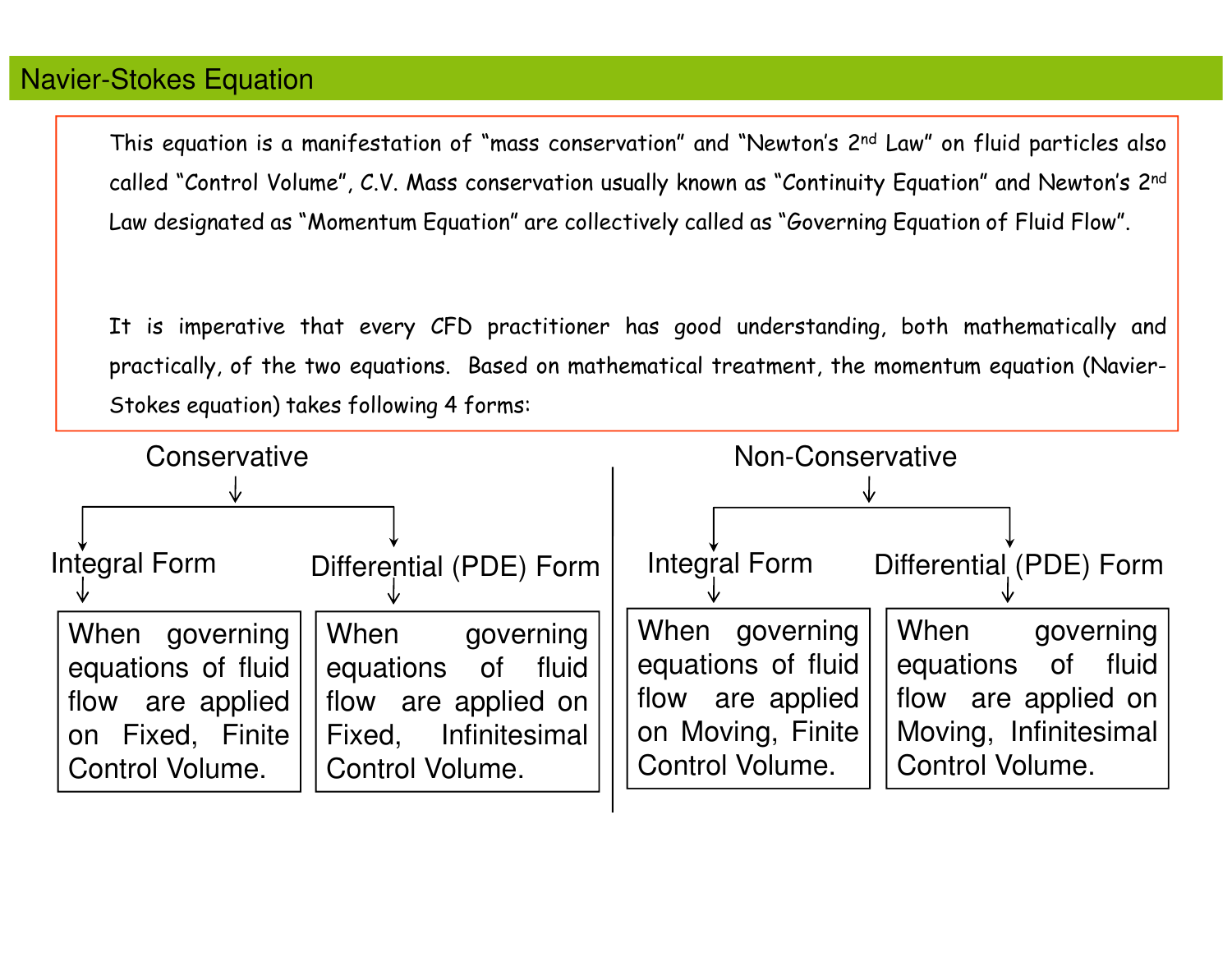

Understanding SIMPLE Algorithm through Analogy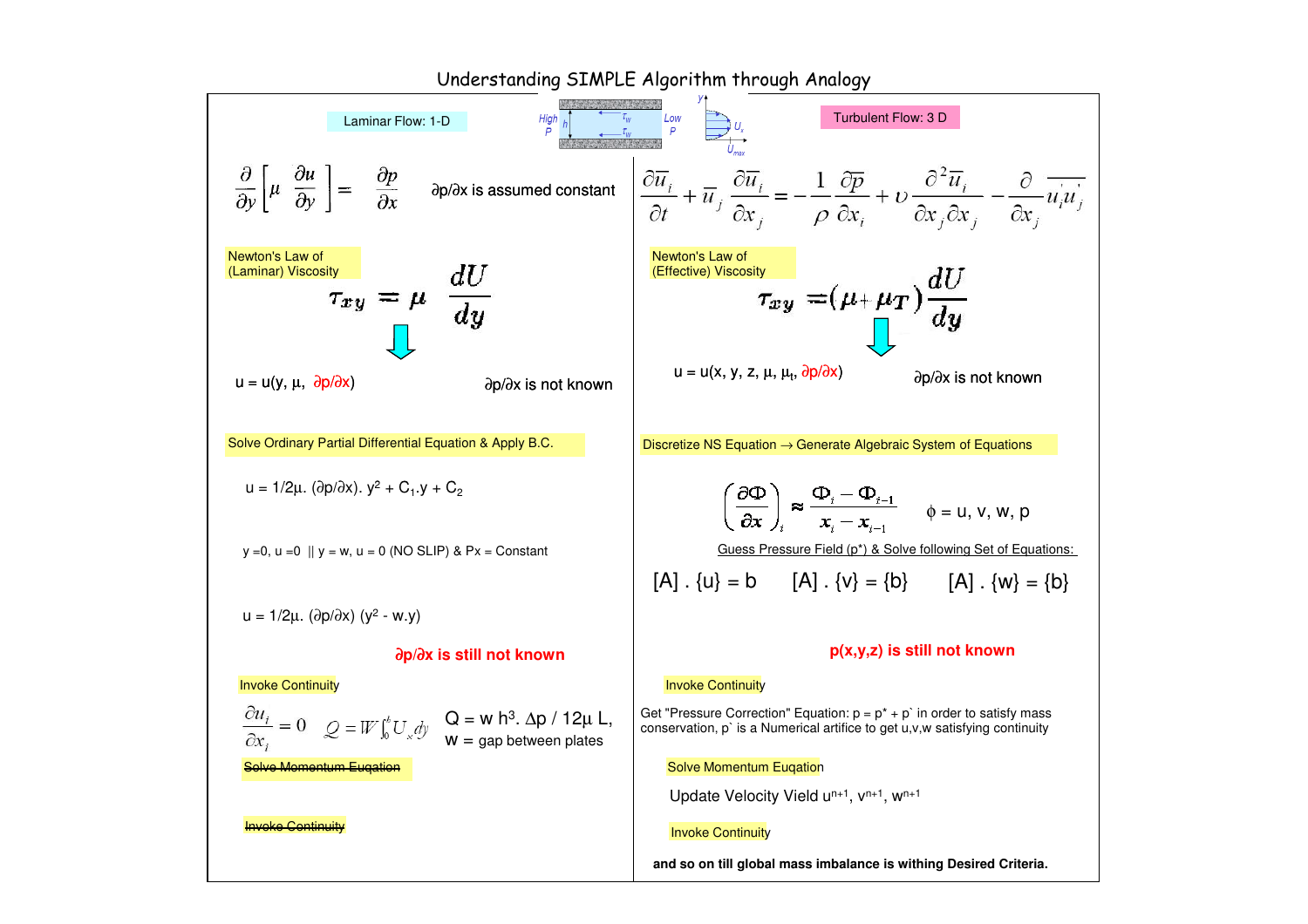## Solver Setting: Segregated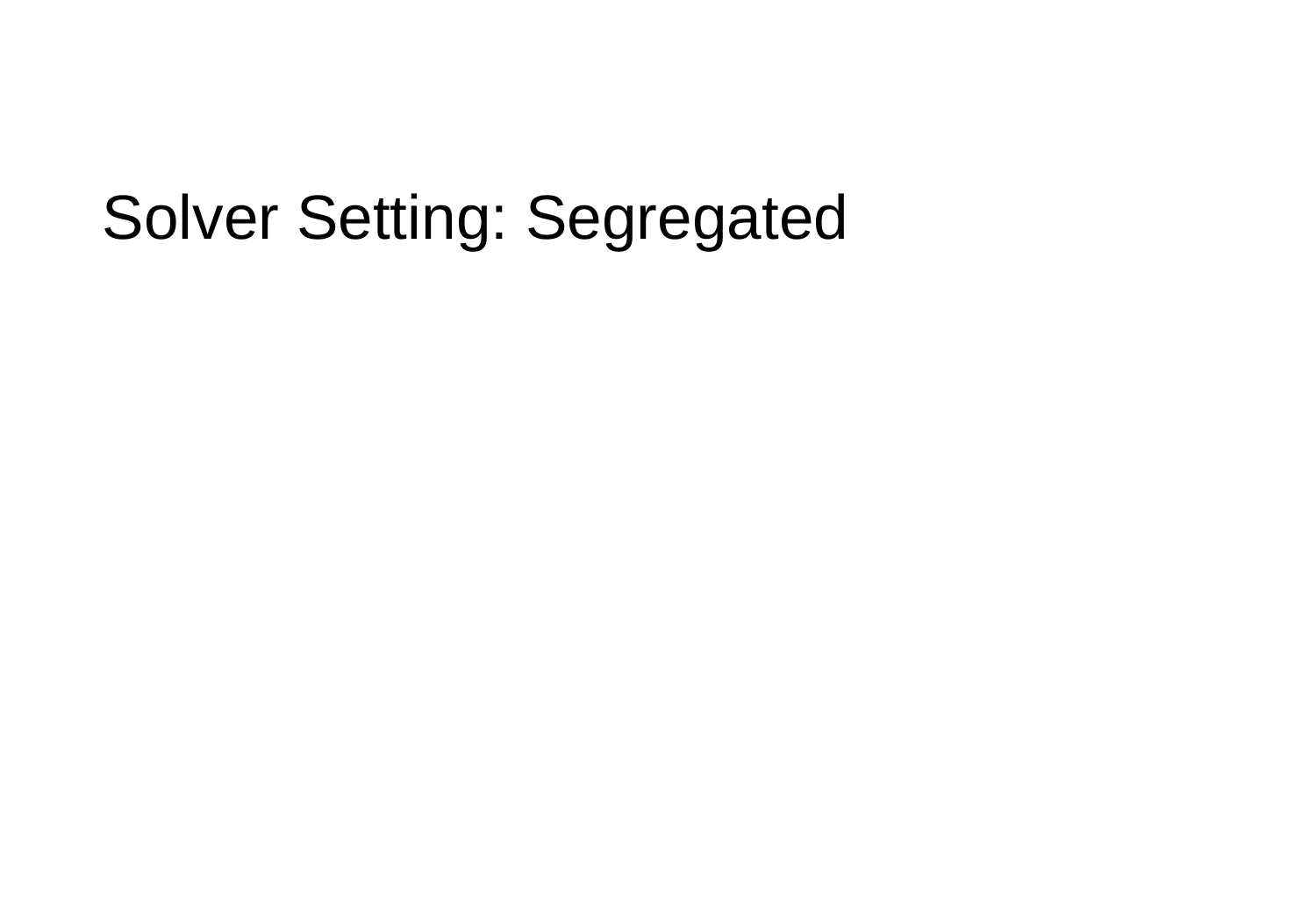## Segregated Solver



#### **Excerpts from STAR-CCM+ User Guide:**

The Segregated Flow model solves the flow equations (one for each component of velocity, and one for pressure) in a segregated, or uncoupled, exchange manner. The linkage between the momentum and continuity equations is achieved with a predictor-corrector approach.

The complete formulation can be described as using a collocated variable arrangement (as opposed to staggered) and a Rhie-and-Chow-type pressurevelocity coupling combined with a SIMPLE-type algorithm.

This model has its roots in constant-density flows. Although it is capable of handling mildly compressible flows and low Raleigh number natural convection, it is not suitable for shock-capturing, high Mach number and high Raleigh-number applications.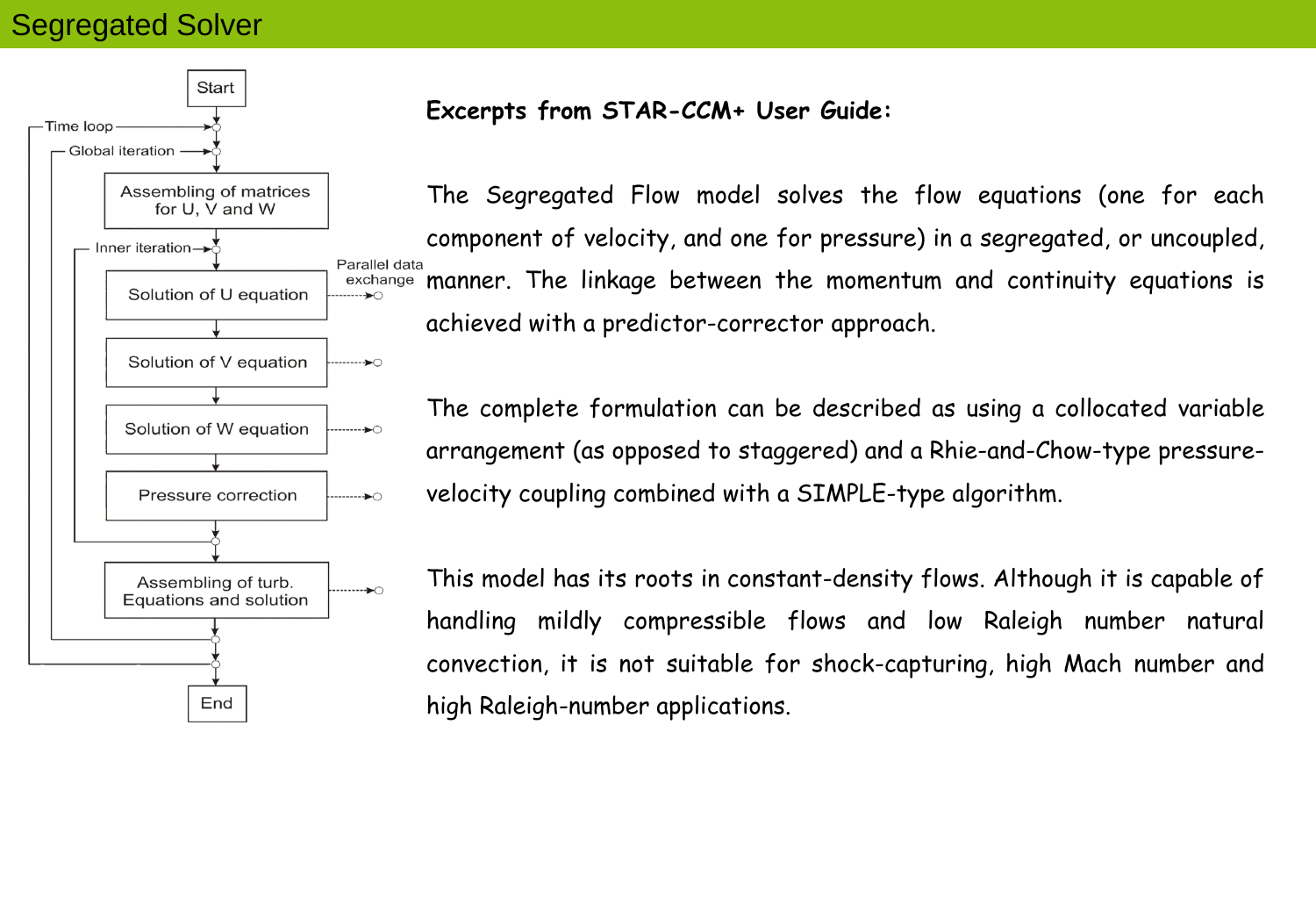## Segregated Solver



Here governing conservation equations are solved sequentially (segregated from each other).

- 1. Physical properties such as Viscosity, Thermal Conductivity, etc are updated, based on the current iteration step. (For  $1^\mathrm{st}$  iteration  $\,$  it is based on the initialized data.)
- 2. Momentum equations are solved using current values for pressure and face mass fluxes, to update velocity.
- 3. Since the velocities obtained in Step 2 may not satisfy the continuity equation locally, a "Poisson-type" equation for the pressure correction is derived from continuity and linearized momentum equations. Pressure correction equation is then solved to obtain the necessary corrections to the pressure and velocity fields & mass fluxes such that continuity is satisfied.
- 4. Other equations for scalars such as turbulence, energy are solved using the previously updated values of the other variables.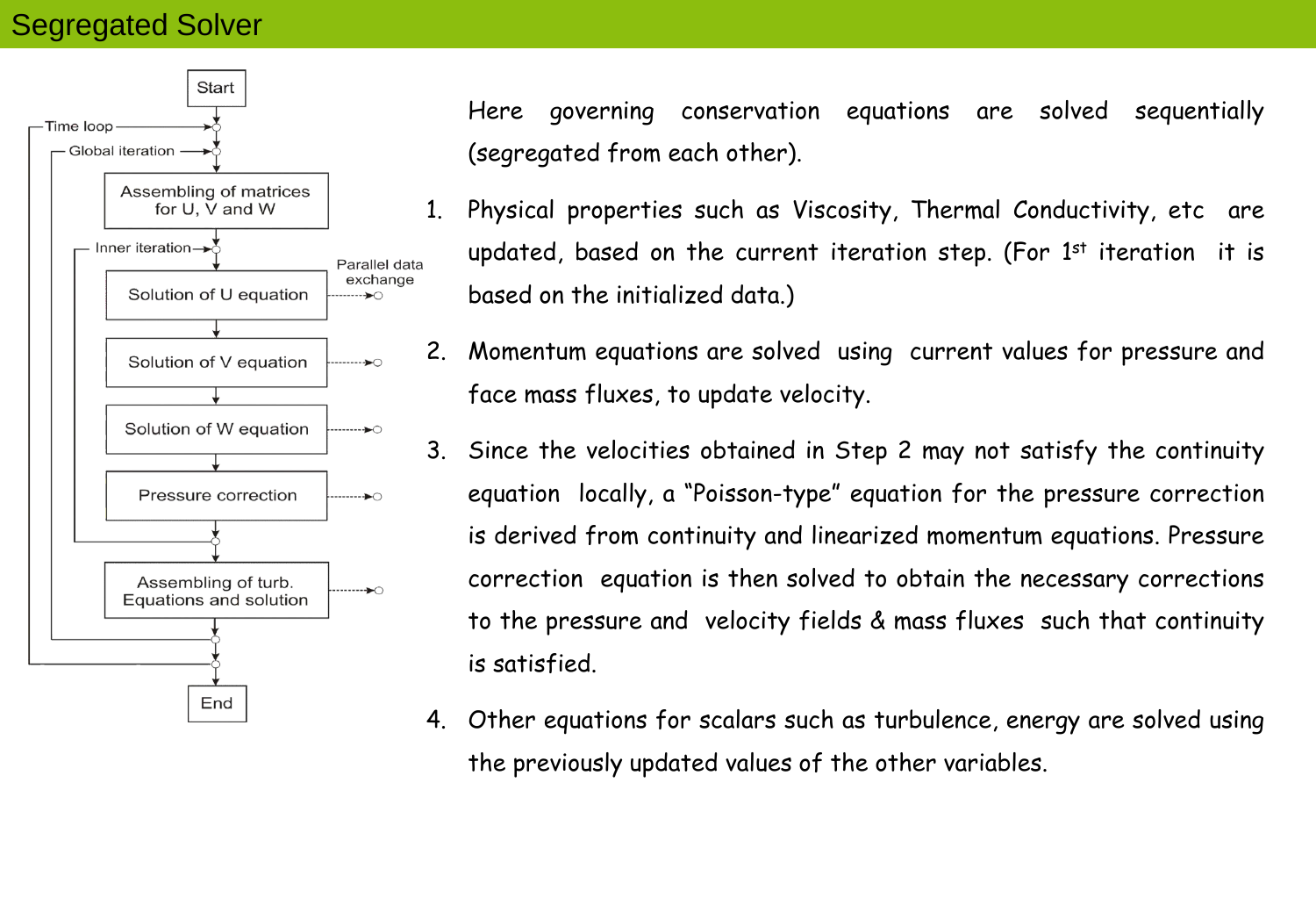### **Why use Segregated Solver?**

The Segregated Flow model requires less memory and have a faster convergence rate for well-posed problems. Hence, if you do not have large machines to make complex runs, this approach is the only option.

Segregated solvers are not unconditionally stable, that is, the convergence is not always guaranteed. Hence, sometimes it is not possible to reach a good result with this algorithm.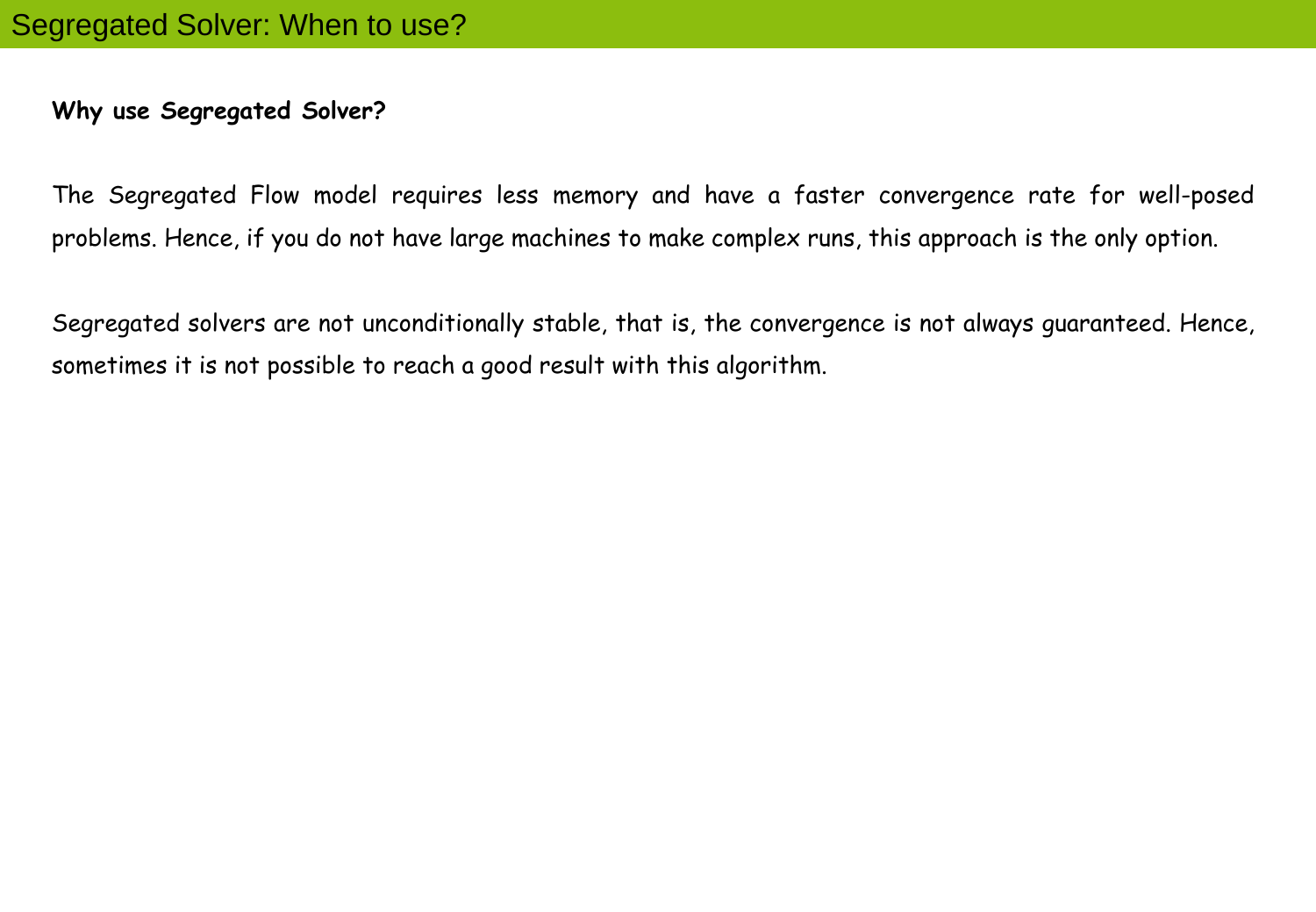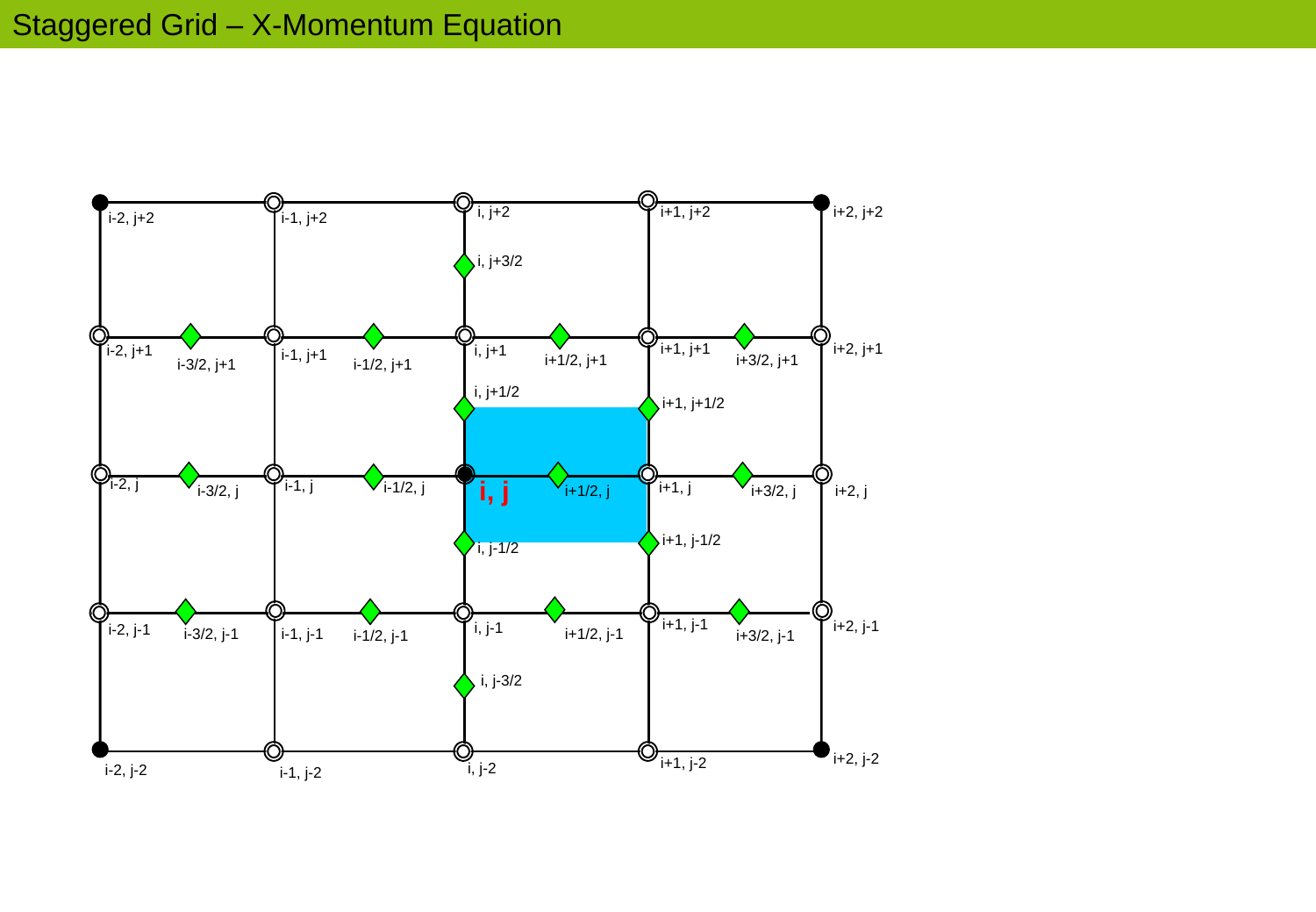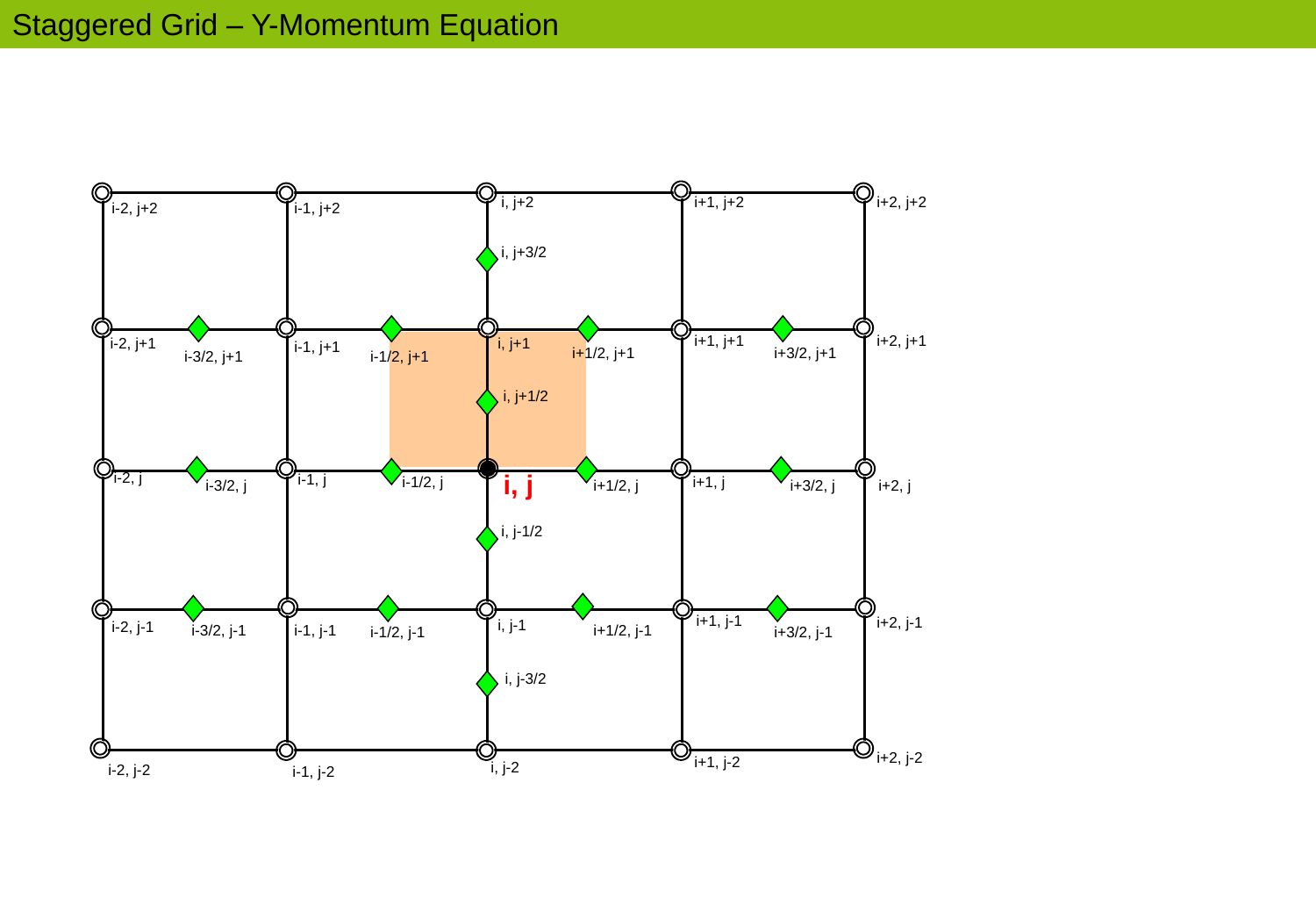# Solver Setting: Coupled Solver

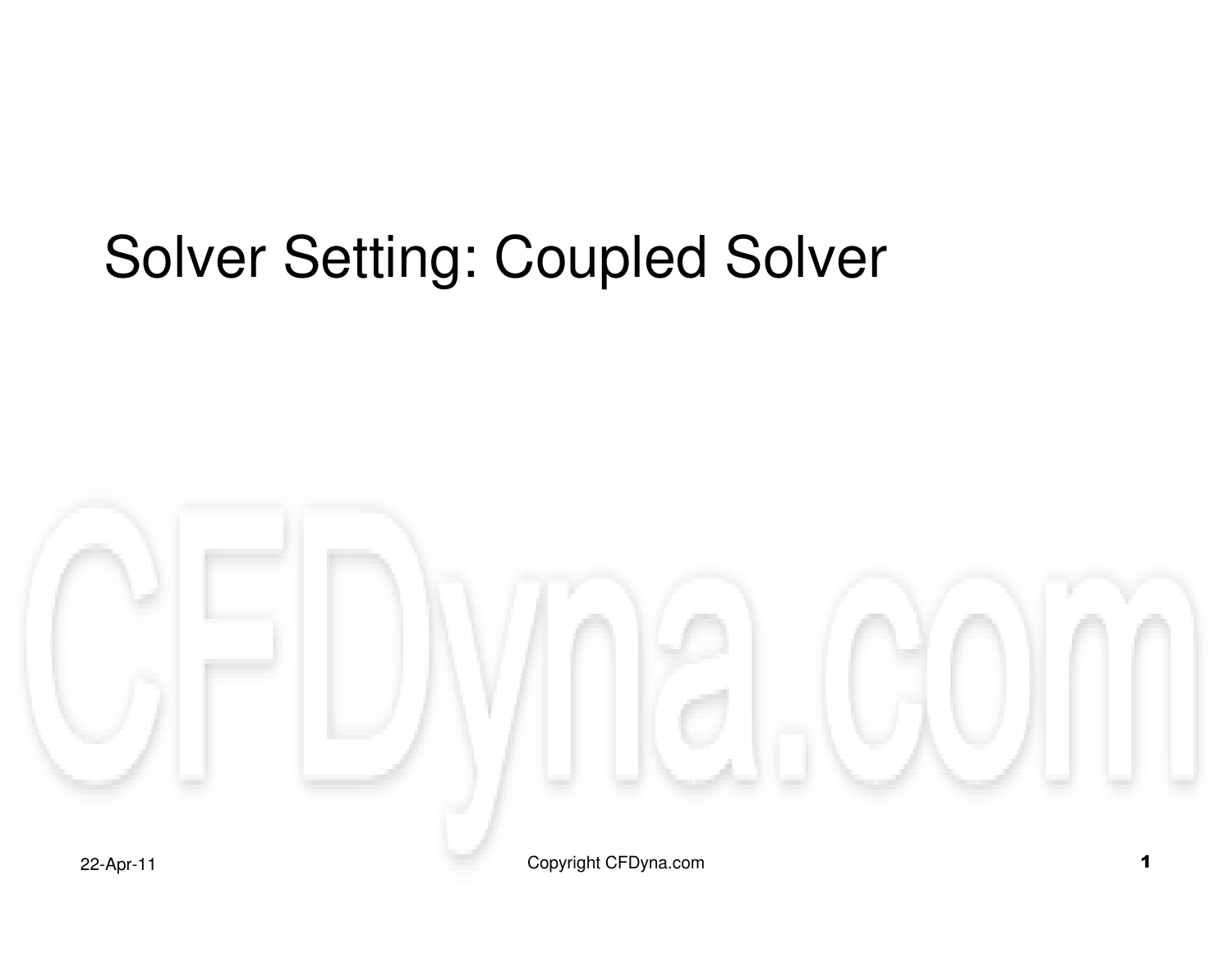The coupled solvers solve the governing equations of continuity, momentum, and (when ON) energy and species transport simultaneously as <sup>a</sup> set, or vector, of equations. Governing equations for additional scalars (such as turbulence parameters) will be solved sequentially (i.e. segregated from oneanother & from coupled set).

#### Excerpts from STAR-CCM+ User Guide:

The Coupled Flow and Energy model solves the conservation equations for mass, momentum and energy simultaneously using <sup>a</sup> time- (or pseudo-time-) marching approach.



One advantage of this formulation is its robustness for solvingcompressible flows or those with dominant source terms (such as rotationor buoyancy). Another advantage of the coupled solver is that CPU timescales linearly with cell count; in other words, the convergence rate does not deteriorate as the mesh is refined. Furthermore, due to thepreconditioned form of the governing equations used by the coupled flowand energy model, convergence rate is effectively independent of Machnumber, ranging from incompressible through to supersonic regimes.

Copyright CFDyna.com